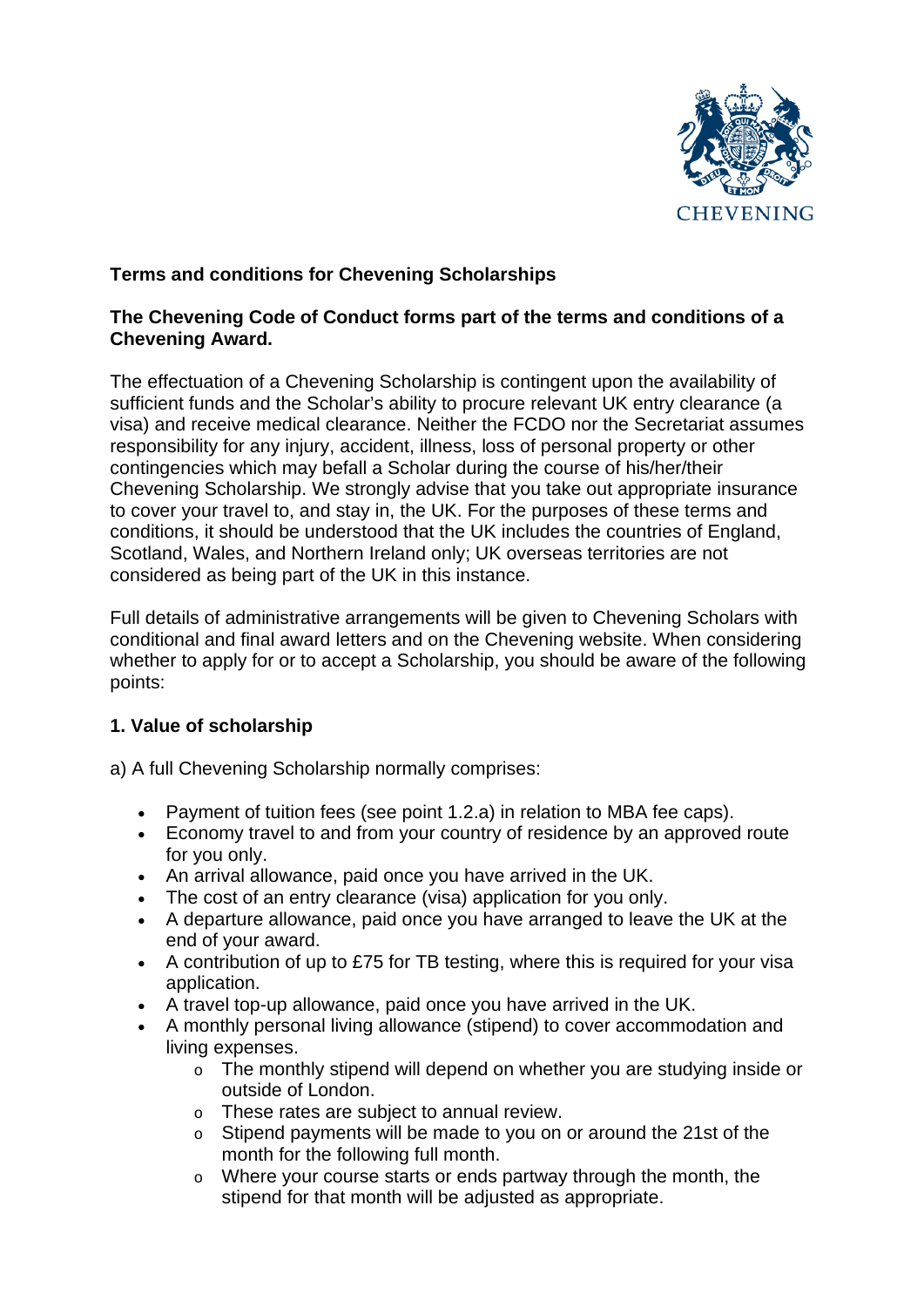# **1.1. Changes to the value of a scholarship**

a) The value of your Scholarship will differ from the above in the following circumstances:

- The embassy or high commission offers you a part award. This type of award will provide funding for tuition fees only (no stipend or other allowances) OR stipend and allowances only (no tuition fees). In the case of part awards, you will be expected to fund any difference.
- You are offered an award to study an MBA. The Chevening contribution to the tuition fee is capped at £22,000. Universities may contribute up to 20% towards the cap of £22,000. You will be expected to fund the difference. You may be required to demonstrate that you hold sufficient funding to cover the remaining tuition fee costs.
- Your award is sponsored by a partner organisation. Any awards of this type may vary depending on the agreement reached with the co-sponsor.
- The FCDO reserves the right to reduce a Chevening award or withdraw a scholarship in instances where Scholars are beneficiaries of other significant awards, bursaries, prizes or earned income.
- All universities are expected to cover at least 20% of the cost of your tuition fees. In cases where a university is unable or refuses to provide such funding, the FCDO reserves the right to withdraw the placement and send you to your next preferred choice. Alternatively, you may wish to cover the 20% amount yourself in which case we can continue with the placement at that university. Where this situation arises your programme officer will discuss the options with you.

# **2. Funding additional to a Chevening Scholarship**

a) You must not accept any other form of publicly-funded award during your scholarship and should not normally accept additional funding for purposes already covered by Chevening.

b) You must disclose on your application form whether you have applied, or intend to apply, for any other scholarships or awards.

c) Where you are considering applying for or are offered additional funding after you have been selected, you must disclose this to your programme officer as soon as possible.

d) You may retain funding or other benefits not specifically covered by your Chevening Scholarship and you may continue to be in receipt of a salary from your previous employer during your scholarship.

e) The right is reserved to abate Chevening Scholarships in instances where you are a beneficiary of other significant awards, prizes or earned income.

f) You are not barred from taking part-time employment while in the UK but should not accept employment or internship opportunities unless agreed with the Secretariat.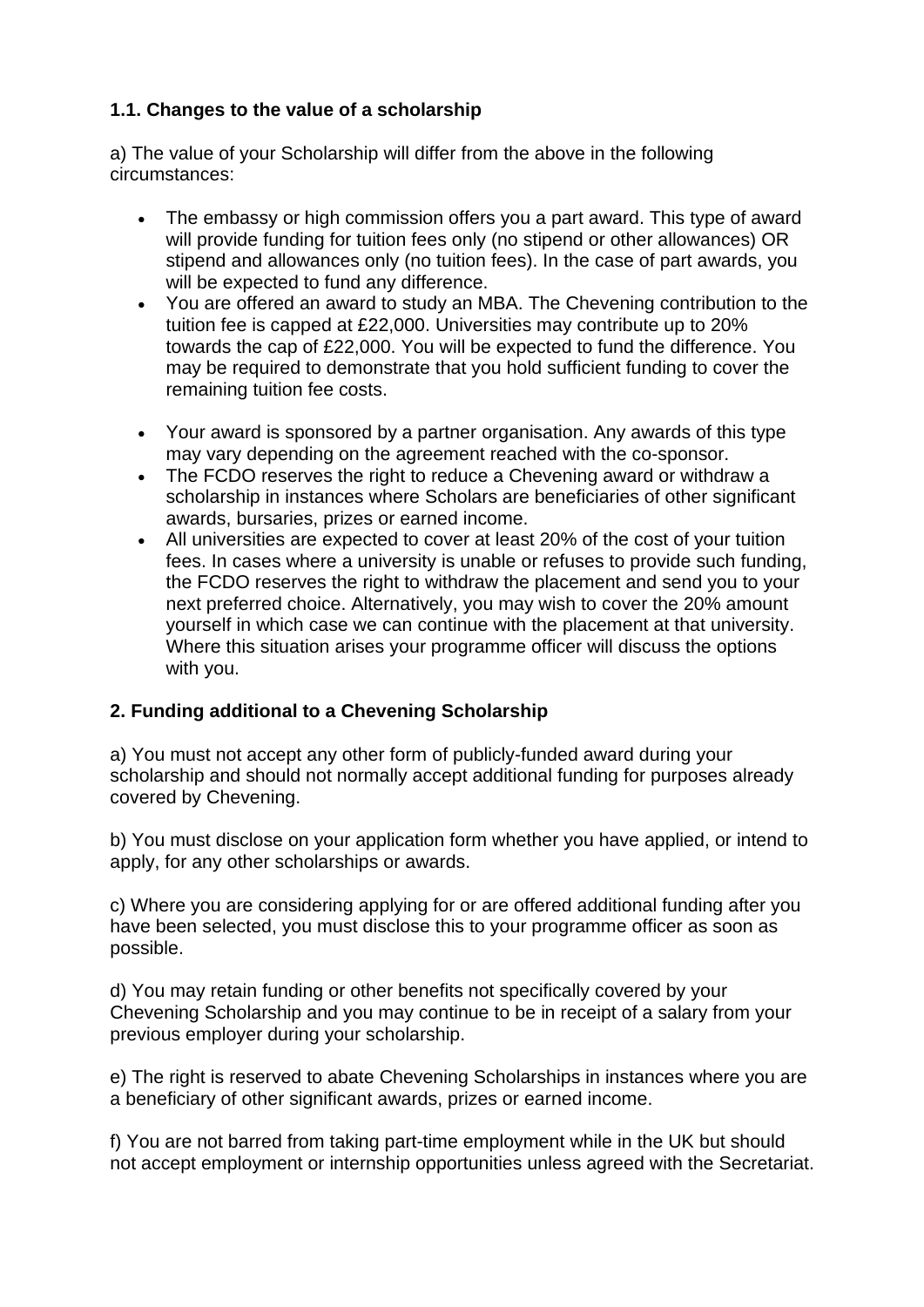g) You must comply with the employment conditions of your visa, university/college regulations, and the conditions of your award.

h) You should remember that your academic studies are of paramount importance and should be given due priority.

i) In certain circumstances, you may be in receipt of additional funding originating from either abroad or from within the UK during your Chevening Scholarship. If you are in the UK, in such cases the following rules will apply:

- Extra income up to an including £3,000 over a 12 month period, will not be subject to a deduction.
- Extra income in excess of £3,000 and up to and including £7,000 will result in a £250 deduction in monthly stipend.
- Extra income in excess of £7,000 and up to and including £10,000 will result in a reduction to half stipend rate.
- Extra income in excess of £10,000 will NOT generally be allowed unless such funding is to cover a Scholar's contribution where an award is subject to a fee cap or is a partial award.

## **3. Keeping your contact details up to date**

a) You must ensure that the Secretariat has up to date contact details for you, including a UK address and email once you have arrived in the UK and an overseas address and email at the end of the scholarship.

b) You must keep in touch with the Chevening Secretariat during the term of your scholarship and, in particular, keep your programme officer informed if you:

- Change your address, even temporarily.
- Change your marital status.
- Suffer any injury, illness, loss, or damage to your person or property.
- Become involved in any legal action (civil or criminal), actual or threatened.

Are absent for more than four days at any one time from your place of study.

c) You must return any form or request for information promptly to the Secretariat. If you do not, your stipend may be withheld.

## **4. Your university and course**

a) You must diligently pursue the course of studies agreed and conform to the rules of any organisation in which you work or study.

b) It is expected that you will dedicate yourself to your studies and successfully pass your Master's degree at the first attempt. Where you are not able to do this Chevening will not pay for any fees associated with resitting exams or resubmitting written work.

c) You must not transfer to any other educational institution.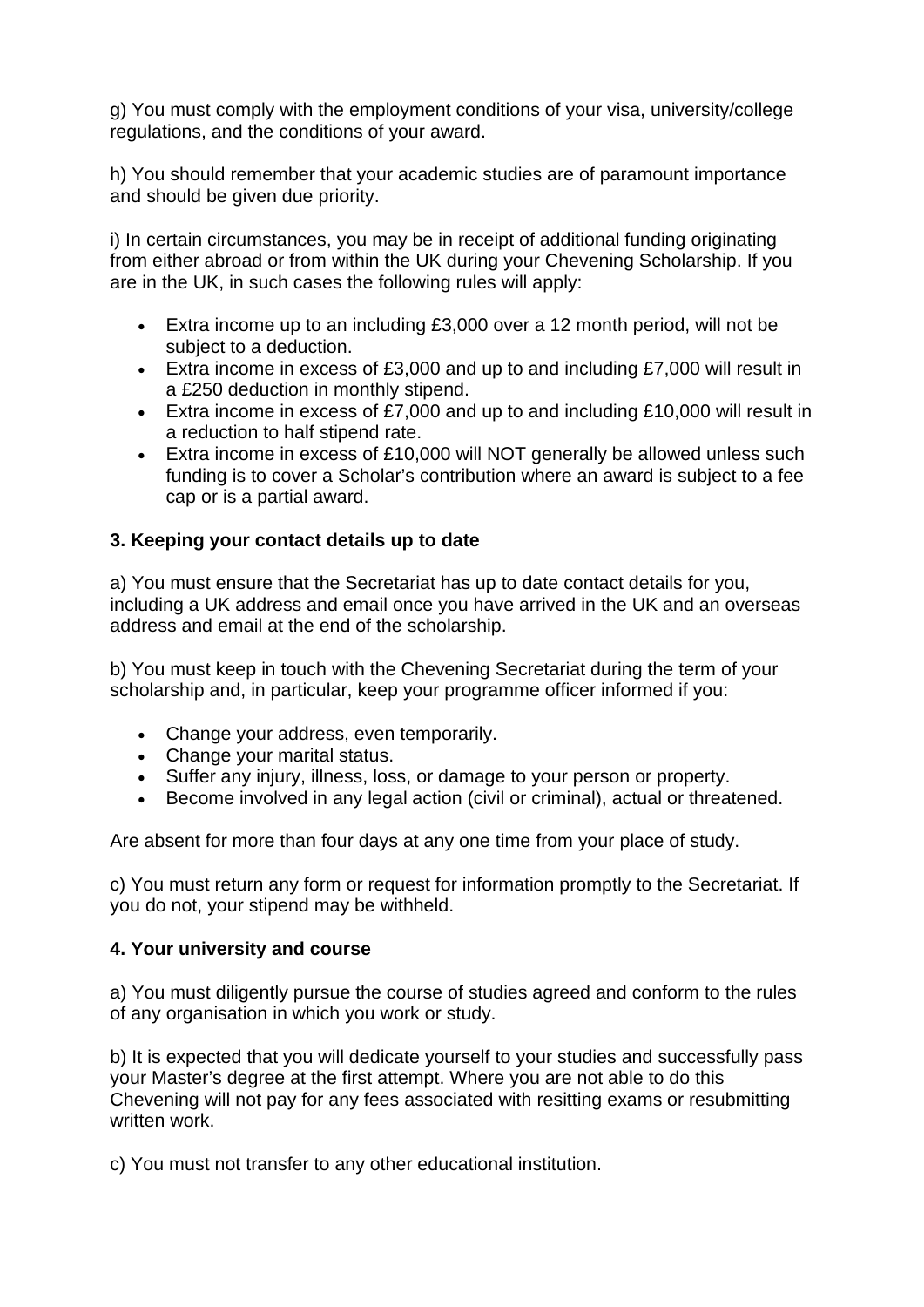d) You must not transfer to any other course of study than that confirmed in your Final Award letter without the express permission of your programme officer. Such requests must be made within two weeks of the course start date and supported by exceptional circumstances. Requests made after this time will not be considered.

## **5. Travel during an award**

a) The UK is defined as including the countries of England, Scotland, Wales and Northern Ireland. UK overseas territories are not considered as being part of the UK in this instance.

b) Once you have arrived in the UK, you must remain there (except for authorised absences) during your scholarship.

c) Once you have arrived in the UK, you are not permitted to be outside of the UK for either academic or personal reasons for more than 30 days throughout the entire period of your Scholarship.

d) Where you exceed the 30-day limit, your stipend will be suspended until your return.

e) Where you will be absent from the UK, you should notify your programme officer at least two weeks before you intend to travel confirming your destination, the reason for your trip and the length of your intended stay abroad.

f) Absence for any reason in excess of 30 days requires the express permission of your programme officer. You should contact them at least two weeks in advance of your proposed departure for further information. You should not assume that permission to travel will be granted.

## **6. Conduct**

a) You must comply with the Chevening travel policy when booking your flights to and from the UK. If you do not, you may lose the entitlement to have your flight costs covered by Chevening.

b) Chevening Scholars who are entitled to a homeward flight must book their flight by the deadline given by their programme officer. Stipends may be withheld if the Secretariat is not informed of your return flight details by the date given.

c) Your scholarship is calculated to support your costs only. There is no provision for dependents of Chevening Scholars. Scholars are advised not to bring dependents to the UK. The Chevening programme provides no financial or pastoral support for dependents and will not endorse the visa applications of, nor provide travel for, dependents.

d) You must complete and return all report requests and surveys sent to you throughout your Chevening Scholarship. Failure to complete reports and surveys may result in stipends and/or allowances being withheld or penalties being applied. If you are unable to complete the survey/report in time, you should contact your programme officer before the closing date to request an extension.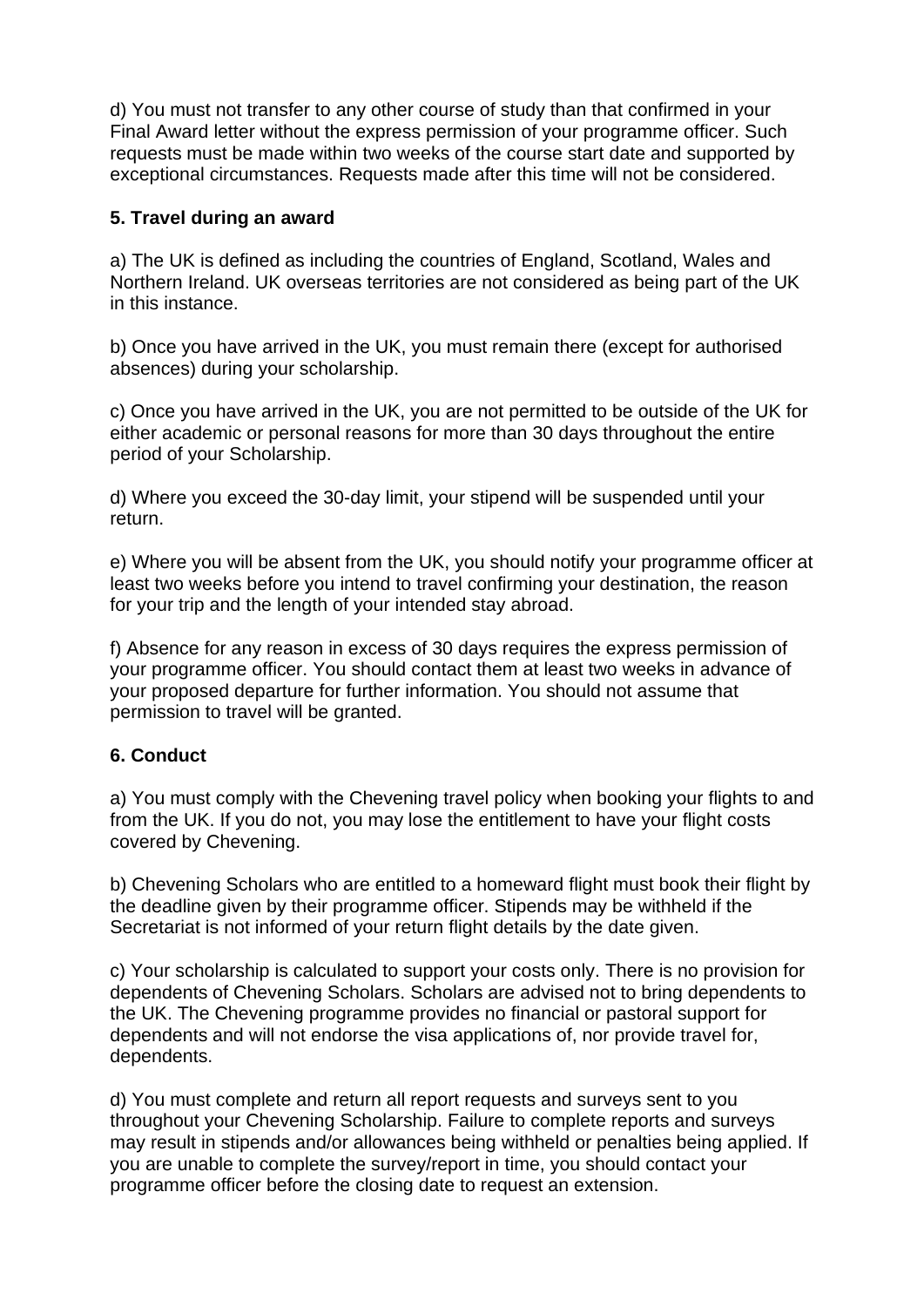e) You must act as an ambassador for both Chevening and your home country during your scholarship, whether in the UK or not, and remember that your actions and remarks will have an impact on the reputation of both.

f) You must not engage in political activities or in any other activities of a public nature likely to affect the British Government adversely.

g) If you share your Chevening experiences online, you should acknowledge that these views are your own and do not represent the Chevening programme or the FCDO.

h) You must not serve as an official representative (whether diplomatic, consular or otherwise) of any government during the course of your studies.

i) You must acknowledge Chevening in any publications (e.g. journal articles, book chapters or a thesis) resulting from your visit to the UK during the term of your Chevening Scholarship. You must cite Chevening Scholarships as 'Chevening Scholarships, the UK government's global scholarship programme, funded by the Foreign, Commonwealth and Development Office (FCDO) and partner organisations.'

j) Any behaviour which is deemed to be in breach of the above conditions may result in an official warning regarding behaviour from the Secretariat and/or a formal letter of warning from the British embassy or high commission and may result in the withdrawal of your award.

## **7. Social media usage**

Chevening has a range of social media platforms for scholars and alumni to interact with. We look forward to receiving your comments and participation in discussions, and we encourage open, lively debate.

However, we do ask that our scholars, fellows, and alumni adhere to certain good practices and conventions of polite and constructive discourse. In some countries you may not wish to make your association with Chevening public. Please consider the context in your own country carefully before posting about your award or your life in the UK on social media.

#### **8. Events and opportunities**

a) You must participate in the Chevening Orientation event at the beginning of your award.

b) You must participate in the Chevening Farewell event at the end of your award.

c) You may be excused from participating in mandatory events in the following circumstances:

- i. Unavoidable course commitments.
- ii. Ill health.
- iii. Significant personal commitments.
- iv. Where the date occurs outside the scholarship period.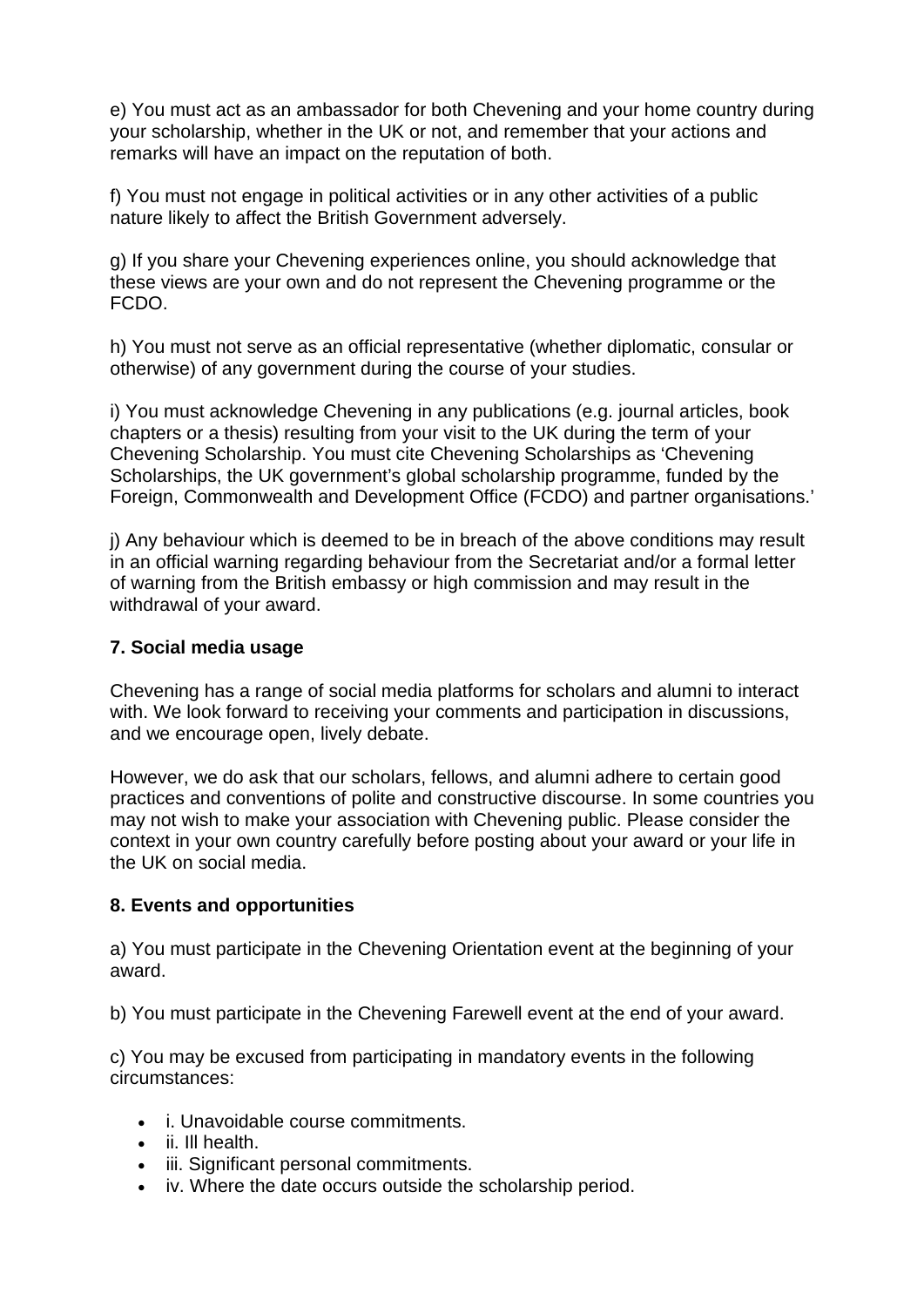You must contact your programme officer for further advice if you believe one of these categories is applicable to your situation at least one week prior to the event or within two days following the event.

d) If you fail to participate in a mandatory event and have no exceptional circumstances (listed at 8.c)) you will be required to pay a £100 penalty. If you are in receipt of a stipend, this penalty will be automatically deducted. Where you are not in receipt of a stipend you will be given one month to make the payment.

e) If you fail to participate in an optional event, having confirmed your attendance, not provided notice, and none of the above exceptional circumstances apply, you may be liable for the cost of your place at the event and may lose the opportunity to attend future events. Please see the specific event's guidelines for further information regarding this.

f) You must engage with other Chevening awardees by attending as many events/receptions organised by the FCDO and the Secretariat as possible whilst in the UK. If you are studying in your home country you should participate in digital events and opportunities offered by the Chevening Secretariat.

g) You must behave appropriately at all events which you participate in and give appropriate notice to [engage@chevening.org](mailto:engage@chevening.org) if you are unable to participate.

h) Failure to participate in events (either mandatory or optional) once registered may result in future opportunities being withheld and your British embassy or high commission being notified.

i) Scholars and guests who sign up for Chevening events are responsible for their own safety and that of their belongings. The Chevening Secretariat assumes no responsibility for any physical harm or loss of personal belongings incurred while travelling to or participating in our events.

j) If you have additional requirements that could affect your ability to participate in some of our events, please use your best judgment when signing up for those events and inform the organiser of your access needs as soon as possible. Please note that Chevening staff are not qualified to offer first aid, and if any medical emergencies arise during our events, you will be directed to the closest medical facility.

## **9. Use of your data**

a) The FCDO and ACU will handle all information about Scholars according to the data protection principles enshrined in UK data protection laws and specifically in accordance with the Secretariat's [privacy](https://www.chevening.org/about/privacy-notice/) notice.

b) In submitting an application and accepting a Chevening Scholarship, you accept that your data will be recorded and used by the FCDO and the ACU in the ways set out in these terms and conditions. For further information on the use of your data, please see the Secretariat's [privacy](https://www.chevening.org/about/privacy-notice/) notice.

c) In line with the [privacy](https://www.chevening.org/about/privacy-notice/) notice, the FCDO and the ACU may use and share a Scholar's details for purposes necessary for the administration of the Scholarship.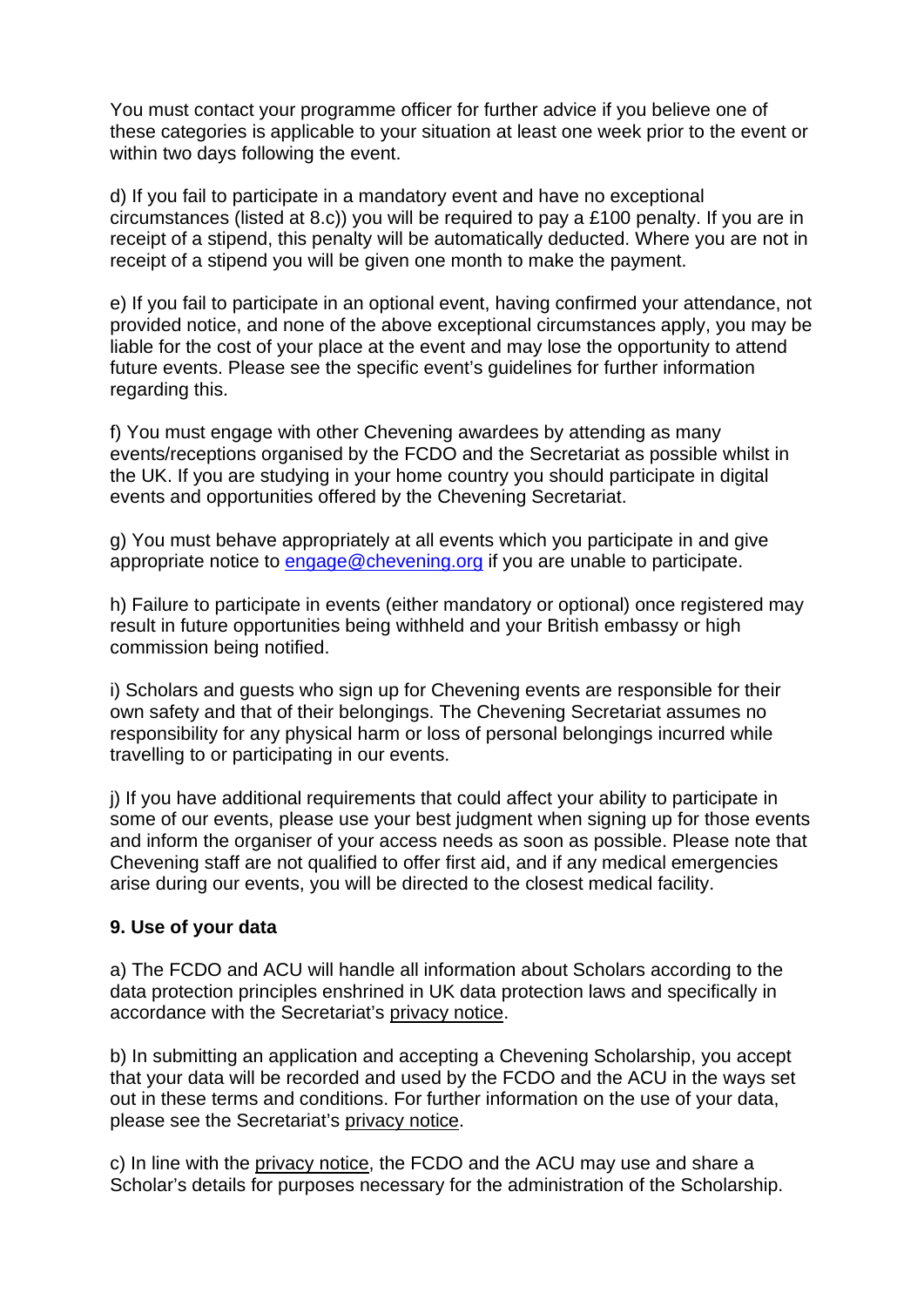d) The FCDO (or the Secretariat acting on behalf of the FCDO) may publish the names and basic details of candidates selected for awards in the exercise of its legitimate business interests and in accordance with the Chevening [privacy](https://www.chevening.org/about/privacy-notice/) notice.

f) In accepting a Chevening Scholarship you agree to provide the Secretariat with a short biography and photograph that can be published as a way of demonstrating the quality of scholarship recipients. You may request not to have your biography published.

g) By accepting a Chevening Scholarship you consent to your details appearing in any Chevening Alumni directory on completion of your award unless you specifically request for your name to be excluded from Chevening Alumni directories.

## **10. Duration of scholarship**

a) A Chevening Scholarship is tenable for 12 months only but may terminate sooner in circumstances where your course is less than 12 months in length.

b) Chevening Scholarships may not be extended beyond 12 months unless there are exceptional circumstances. Exceptions will only be granted by the FCDO if the time is necessary for you to complete your current Master's course and there are strong academic or welfare reasons to support this. Extensions for completion of dissertations will not exceed three months. You must inform the Secretariat if you intend to apply for an extension before the original date your course of study was due to end, as stated in your Final Award Letter. All extensions are subject to the availability of funds and you should not assume that extensions will be granted.

c) Stipend payments will only be made for the duration of your course.

d) Should you choose to leave the UK prior to the end date noted on your award letter, stipend payments will stop on the date you depart from the UK.

## **11. Deferral of scholarship**

a) Applications to defer awards will only be granted in the case of pregnancy.,

b) In the case of pregnancy, or if you gave given birth in the preceding 26 weeks (6 months) before your course start date , you may either continue with your award or you may defer it until the following academic year.

c) All other candidates selected for a Chevening Scholarship who are unable to take up their award must normally withdraw from the programme and re-apply the following year.

## **12. Visas and immigration**

a) All regulations concerning immigration and visas are set by the Home Office and are subject to change.

b) You must abide by all conditions of your UK visa.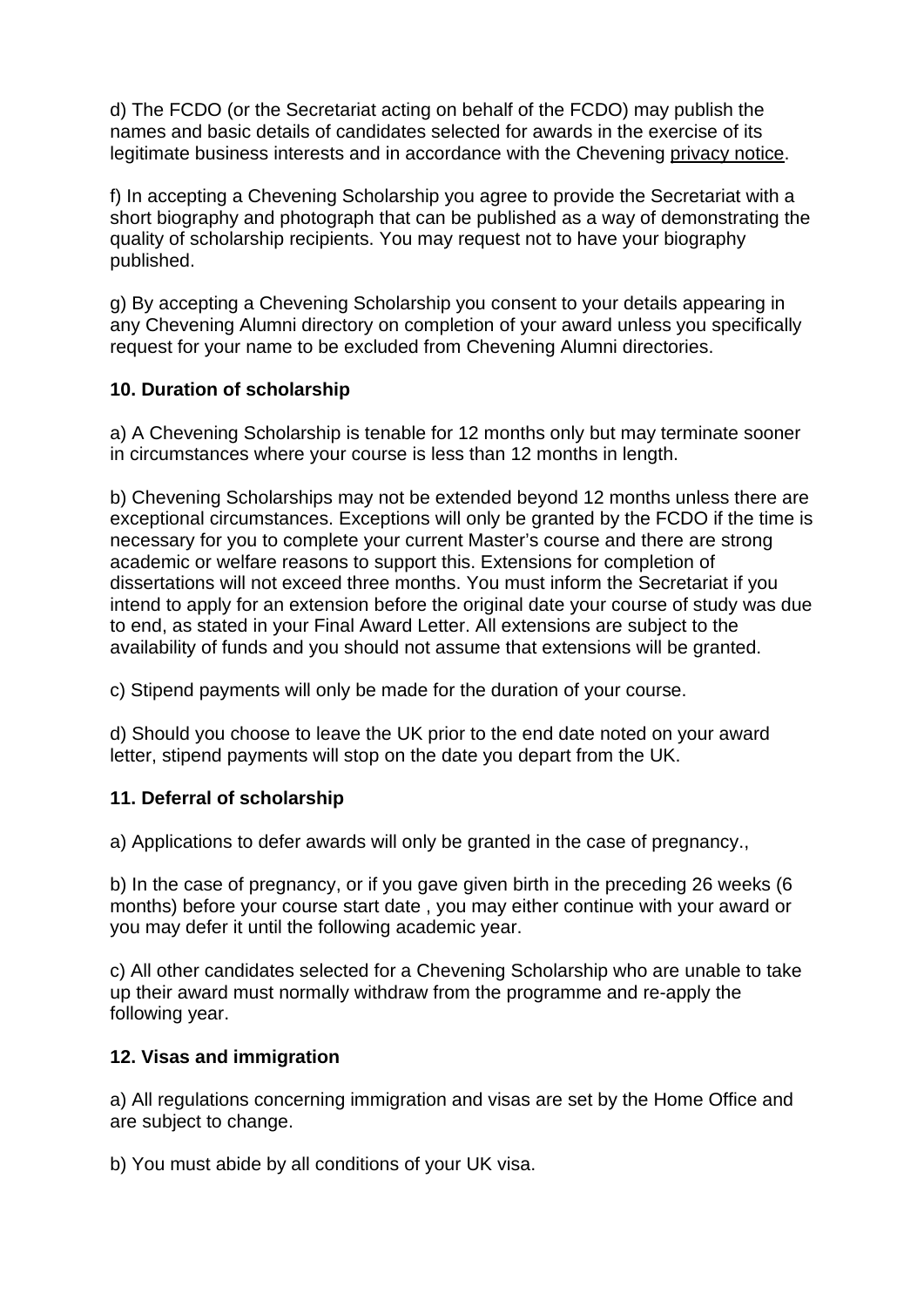c) If you breach the conditions of your visa, the Secretariat may be required to issue you with a formal letter, notify the British embassy or high commission or partner and/or restrict further access to the Chevening network (via events or digital platforms). Depending on the nature of the breach, your university as your visa sponsor may be required to report the breach to the Home Office and potentially withdraw your sponsorship. This may lead to the Home Office curtailing your visa. In this case, your scholarship will be withdrawn.

d) You will be required to send evidence of your immigration status to your programme officer once you have arrived in the UK. Failure to return this evidence when requested will result in a financial penalty being applied.

e) You must inform the Chevening Secretariat if your immigration status changes when you are on award as it may impact your status as a Chevening Scholar.

## **13. Conclusion of your scholarship**

a) You must return home for a period of at least two years following the completion of your scholarship. The Secretariat is unable to provide any letter of support which might be required to enable a Scholar to stay on to work or study in the UK. The Secretariat will not allow repayment of scholarship funds to circumvent this condition.

b) If you do not remain resident in your home country for two years following completion of your Scholarship, this will be treated as a breach of a scholarship condition and you will be liable to pay back all monies paid to you during the course of your scholarship.

c) Applications to return to third countries for the two-year period may be considered in exceptional circumstances if returning to the home country is impossible due to conflict in that country.

d) You must not apply to switch to any other visa category or extend your current visa on completion of your studies.

e) You must inform the British embassy or high commission once you have returned to your home country and remain in touch following your return.

f) At the end of your scholarship, if you are eligible for a return flight home, you must book this through the nominated travel agent by the deadline. Final stipend and allowance payments will be withheld if the information is not provided by the deadline given by the Secretariat. If you or a partner are responsible for booking your return flight, you must share the flight confirmation with your programme officer.

g) Your homeward flight must be taken by the date that your programme officer confirms. You will not be permitted to book a flight after your visa expiry date under any circumstances.

## **14. Termination of a scholarship**

The Secretariat, acting on behalf of the FCDO, will be entitled to terminate the scholarship at any time, by immediate notice to you in writing, in the event of: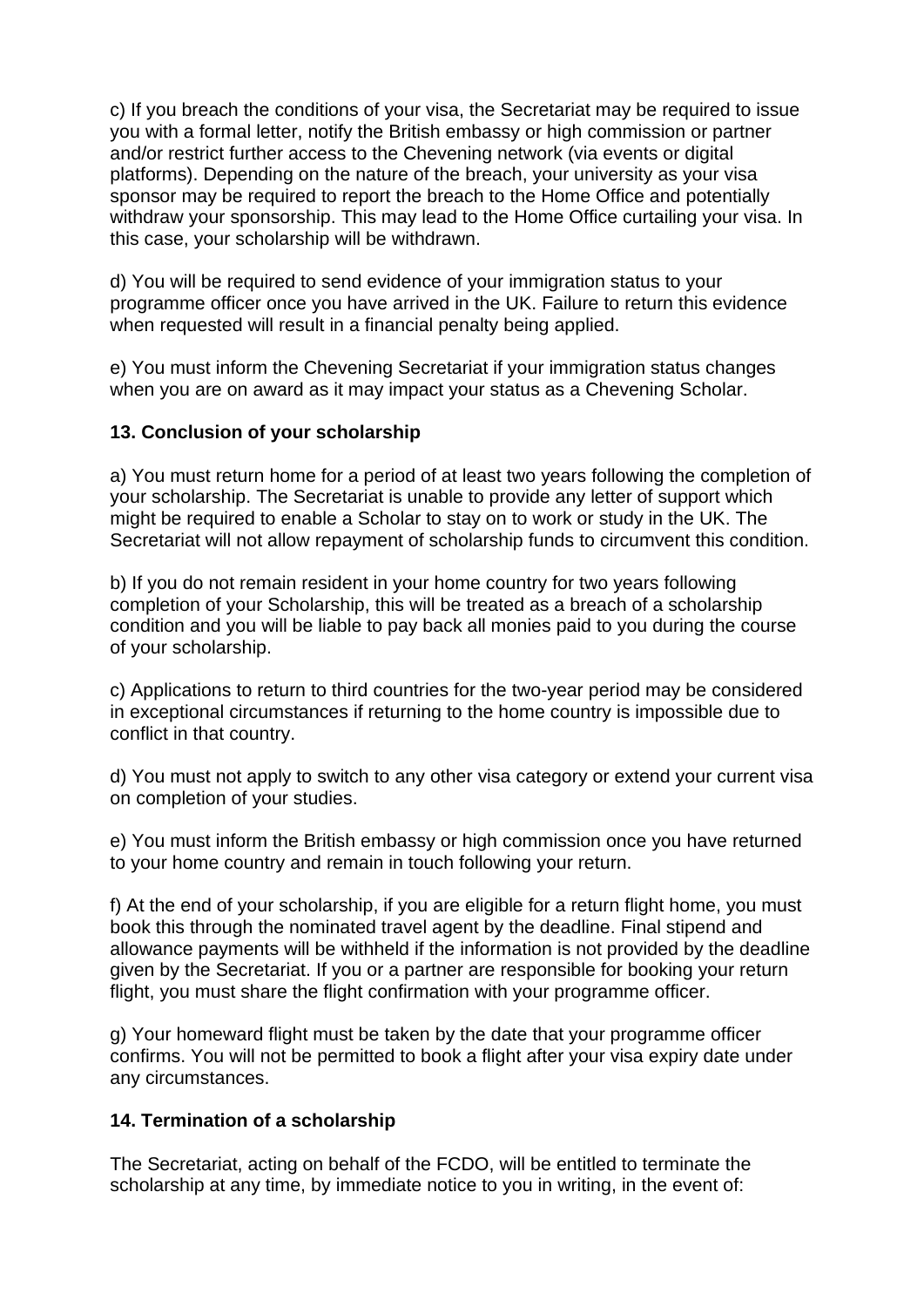a) Misconduct, whether in connection with your study or otherwise.

b) Failure to make such progress in your study as is considered satisfactory.

c) Circumstances, such as illness, arising which, with your university's agreement, would render it impossible for you to complete your Scholarship satisfactorily or prevent the purpose of the Scholarship from being fulfilled.

d) Dismissal, for any reason, from your host university.

e) Breach of any local UK law and practices.

f) Conviction of bribery, in line with the UK Bribery Act, which came into effect on 1 July 2011. The current Scholarship will be rescinded and you will be banned from applying for a Chevening Scholarship for a period of up to five years.

g) Failure to comply with the conditions of your UK visa.

h) The discovery that you have submitted fraudulent documentation.

## **15. Repayment of scholarship funds**

a) In the event of such termination, the Chevening Scholarship programme shall have no further obligation to you and you shall be bound to repay the amount that has been paid to you under the scholarship, unless:

- The termination is a result of your ill health and this has been certified by a registered medical practitioner.
- The FCDO/Secretariat has exercised its discretion to exempt you from this condition.

## **16. Amendments**

The FCDO reserves the right to change these Terms and Conditions at any time and the current version can be found on the Chevening website. Once an acceptance form has been signed, this confirms that you agree to these terms and conditions and are bound by them.

#### **What happens if I breach a condition?**

Failure to abide by any of these terms and conditions could result in suspension or withdrawal of stipend; ejection from the programme and/or repayment of the award in full. If you breach a condition of your scholarship, the relevant part of the terms and conditions will explain what will happen next.

You may be liable to pay a penalty. Where you are required to pay a penalty fee and are in receipt of a stipend, this will be automatically deducted. If you are not in receipt of a stipend you will be given one month to make the appropriate payment. Any reference to withholding of allowances may include any or all of the allowances to which you may be entitled.